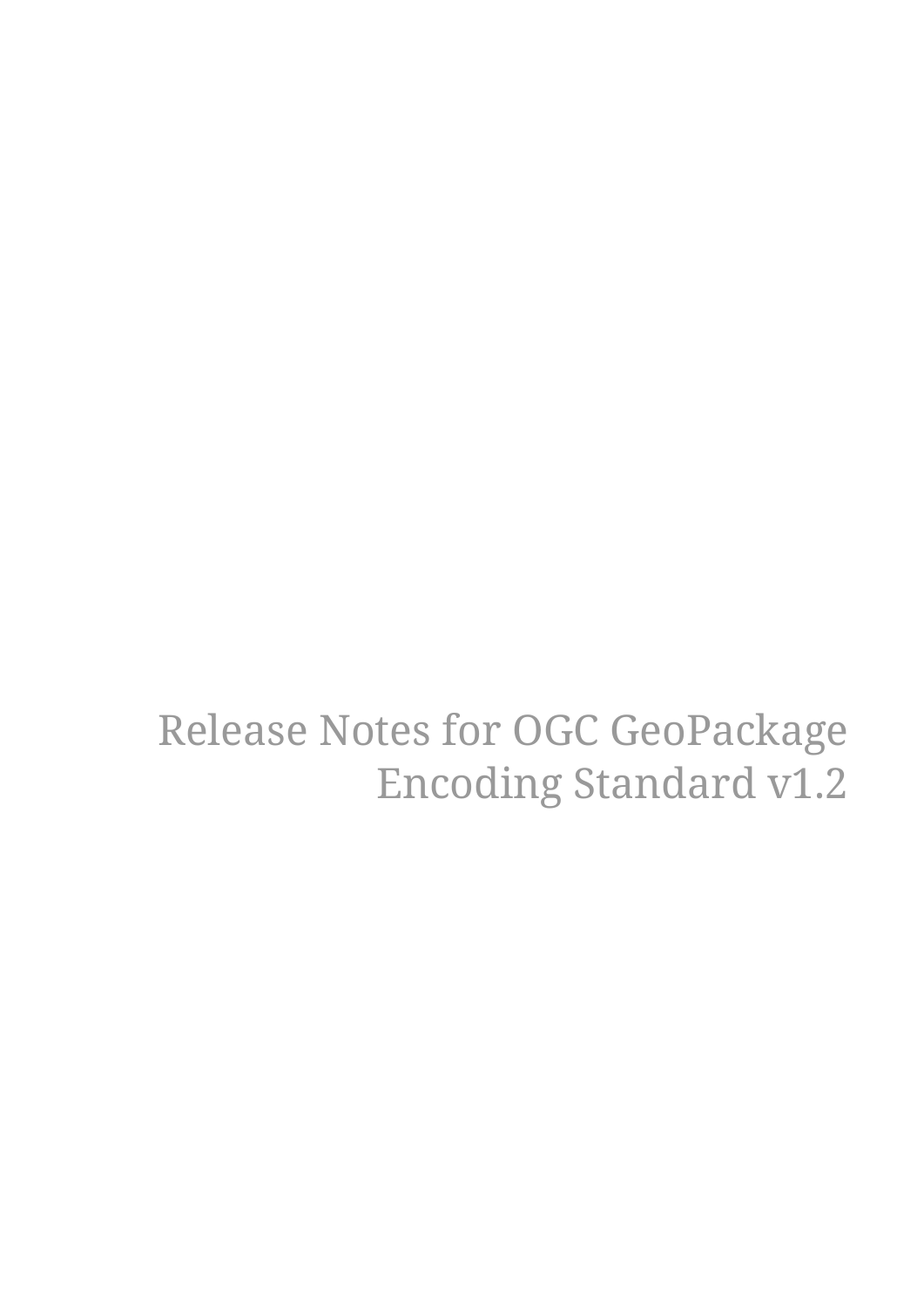## **Table of Contents**

| 6.1.5. 255 Update versioning mechanism, allow for version increments in SQLite header          | 15 |
|------------------------------------------------------------------------------------------------|----|
| (1.1.1.1.1)                                                                                    |    |
| 6.1.6. 258 Column Name for WKT for Coordinate Reference Systems (Annex F.10) 15                |    |
|                                                                                                |    |
| 6.2.1. 295 Remove "tiles" Stipulation on Requirements #39 and #43 (2.2.6.1.2, 2.2.7.1.2). 15   |    |
| 6.2.2. 301 Clarifications on Extension Mechanism and Requirements #4 and #17 (1.1.1.1.3, 2, 16 |    |
| 2.3.1)                                                                                         |    |
|                                                                                                |    |
| 6.2.4. 319, 336, 363 Adding Requirements for Metadata Extension (Annex F.8), Schema            | 16 |
| Extension (Annex F.9), and CRS WKT Extension (Annex F.10)                                      |    |
| 6.2.5. 366 Clarifying Role of Extents in gpkg_contents vs. gpkg_tile_matrix_set 16             |    |
|                                                                                                |    |
|                                                                                                |    |
|                                                                                                |    |
|                                                                                                |    |
|                                                                                                |    |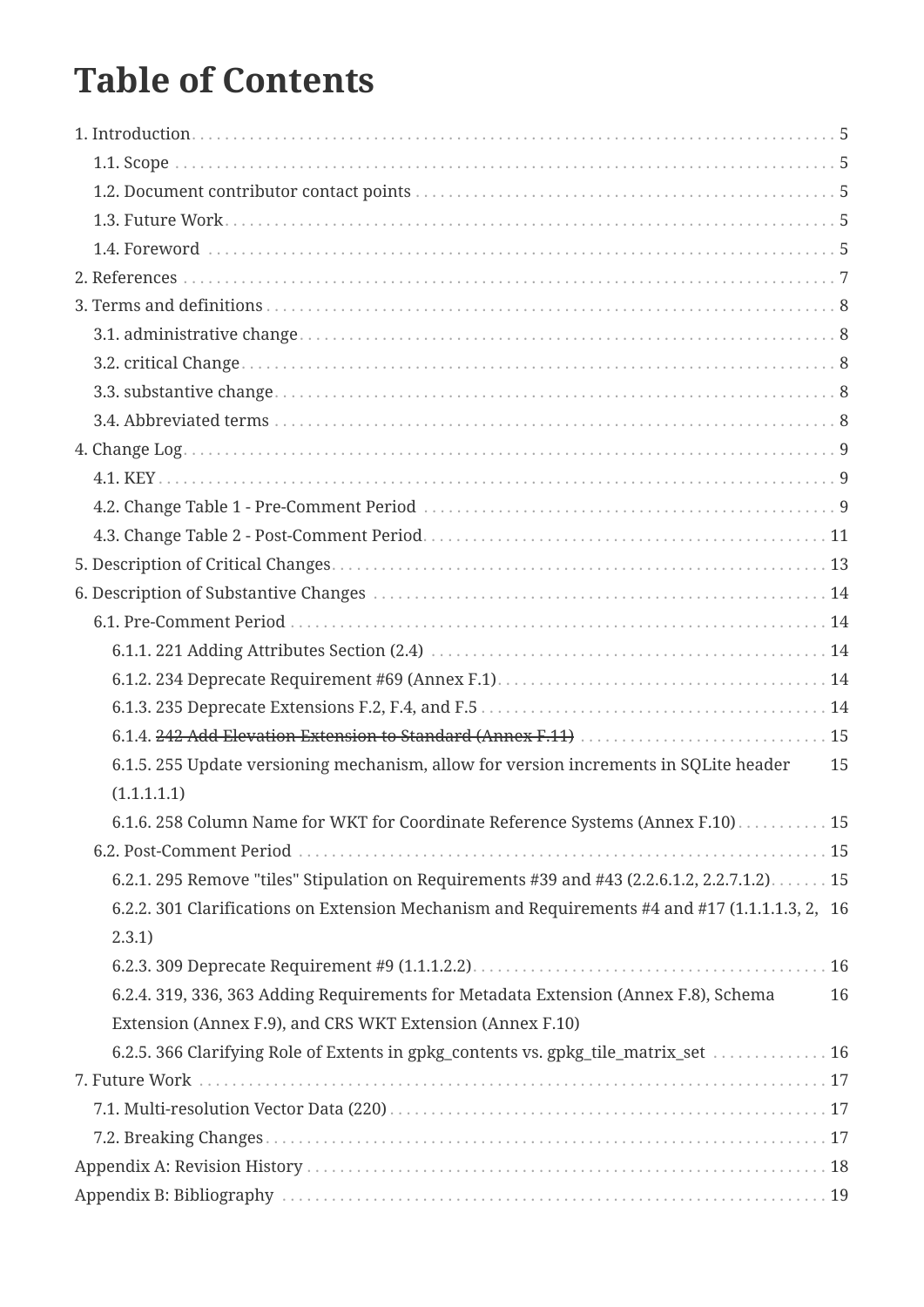### Publication Date: 2017-08-30

Approval Date: 2017-08-06

Posted Date: 2017-06-07

Reference number of this document: OGC 16-126r8

Reference URL for this document: <http://www.opengis.net/doc/Notes/geopackage/1.2>

Category: Release Notes

Editor: Jeff Yutzler

Title: Release Notes for GeoPackage v1.2

**Revision Notes**

#### **COPYRIGHT**

Copyright © 2017 Open Geospatial Consortium. To obtain additional rights of use, visit <http://www.opengeospatial.org/>

#### **WARNING**

This document is not an OGC Standard. It is distributed for review and comment. It is subject to change without notice and may not be referred to as an OGC Standard. Further, any OGC Engineering Report should not be referenced as required or mandatory technology in procurements. However, the discussions in this document could very well lead to the definition of an OGC Standard.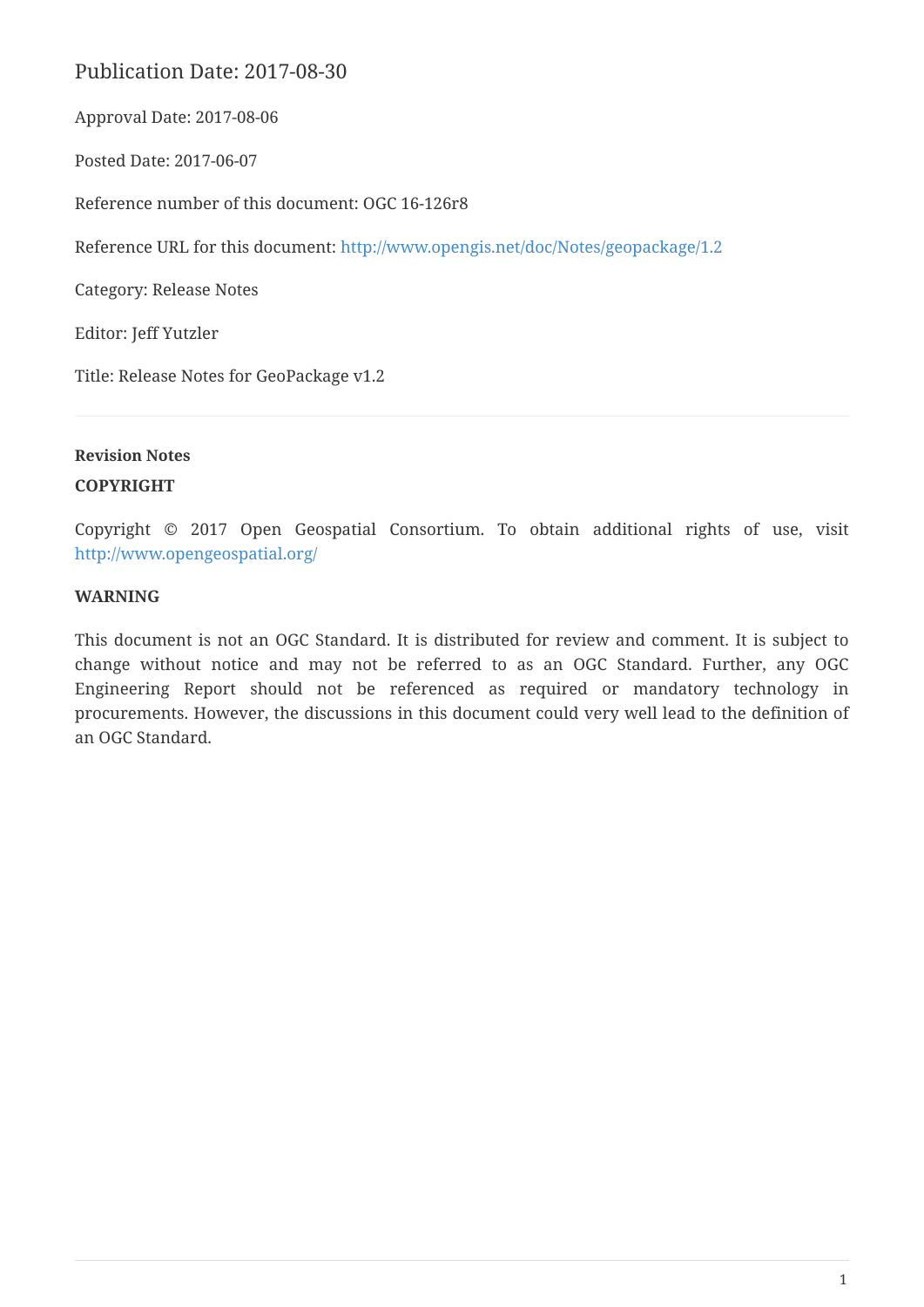#### **LICENSE AGREEMENT**

Permission is hereby granted by the Open Geospatial Consortium, ("Licensor"), free of charge and subject to the terms set forth below, to any person obtaining a copy of this Intellectual Property and any associated documentation, to deal in the Intellectual Property without restriction (except as set forth below), including without limitation the rights to implement, use, copy, modify, merge, publish, distribute, and/or sublicense copies of the Intellectual Property, and to permit persons to whom the Intellectual Property is furnished to do so, provided that all copyright notices on the intellectual property are retained intact and that each person to whom the Intellectual Property is furnished agrees to the terms of this Agreement.

If you modify the Intellectual Property, all copies of the modified Intellectual Property must include, in addition to the above copyright notice, a notice that the Intellectual Property includes modifications that have not been approved or adopted by LICENSOR.

THIS LICENSE IS A COPYRIGHT LICENSE ONLY, AND DOES NOT CONVEY ANY RIGHTS UNDER ANY PATENTS THAT MAY BE IN FORCE ANYWHERE IN THE WORLD. THE INTELLECTUAL PROPERTY IS PROVIDED "AS IS", WITHOUT WARRANTY OF ANY KIND, EXPRESS OR IMPLIED, INCLUDING BUT NOT LIMITED TO THE WARRANTIES OF MERCHANTABILITY, FITNESS FOR A PARTICULAR PURPOSE, AND NONINFRINGEMENT OF THIRD PARTY RIGHTS. THE COPYRIGHT HOLDER OR HOLDERS INCLUDED IN THIS NOTICE DO NOT WARRANT THAT THE FUNCTIONS CONTAINED IN THE INTELLECTUAL PROPERTY WILL MEET YOUR REQUIREMENTS OR THAT THE OPERATION OF THE INTELLECTUAL PROPERTY WILL BE UNINTERRUPTED OR ERROR FREE. ANY USE OF THE INTELLECTUAL PROPERTY SHALL BE MADE ENTIRELY AT THE USER'S OWN RISK. IN NO EVENT SHALL THE COPYRIGHT HOLDER OR ANY CONTRIBUTOR OF INTELLECTUAL PROPERTY RIGHTS TO THE INTELLECTUAL PROPERTY BE LIABLE FOR ANY CLAIM, OR ANY DIRECT, SPECIAL, INDIRECT OR CONSEQUENTIAL DAMAGES, OR ANY DAMAGES WHATSOEVER RESULTING FROM ANY ALLEGED INFRINGEMENT OR ANY LOSS OF USE, DATA OR PROFITS, WHETHER IN AN ACTION OF CONTRACT, NEGLIGENCE OR UNDER ANY OTHER LEGAL THEORY, ARISING OUT OF OR IN CONNECTION WITH THE IMPLEMENTATION, USE, COMMERCIALIZATION OR PERFORMANCE OF THIS INTELLECTUAL PROPERTY.

This license is effective until terminated. You may terminate it at any time by destroying the Intellectual Property together with all copies in any form. The license will also terminate if you fail to comply with any term or condition of this Agreement. Except as provided in the following sentence, no such termination of this license shall require the termination of any third party enduser sublicense to the Intellectual Property which is in force as of the date of notice of such termination. In addition, should the Intellectual Property, or the operation of the Intellectual Property, infringe, or in LICENSOR's sole opinion be likely to infringe, any patent, copyright, trademark or other right of a third party, you agree that LICENSOR, in its sole discretion, may terminate this license without any compensation or liability to you, your licensees or any other party. You agree upon termination of any kind to destroy or cause to be destroyed the Intellectual Property together with all copies in any form, whether held by you or by any third party.

Except as contained in this notice, the name of LICENSOR or of any other holder of a copyright in all or part of the Intellectual Property shall not be used in advertising or otherwise to promote the sale, use or other dealings in this Intellectual Property without prior written authorization of LICENSOR or such copyright holder. LICENSOR is and shall at all times be the sole entity that may authorize you or any third party to use certification marks, trademarks or other special designations to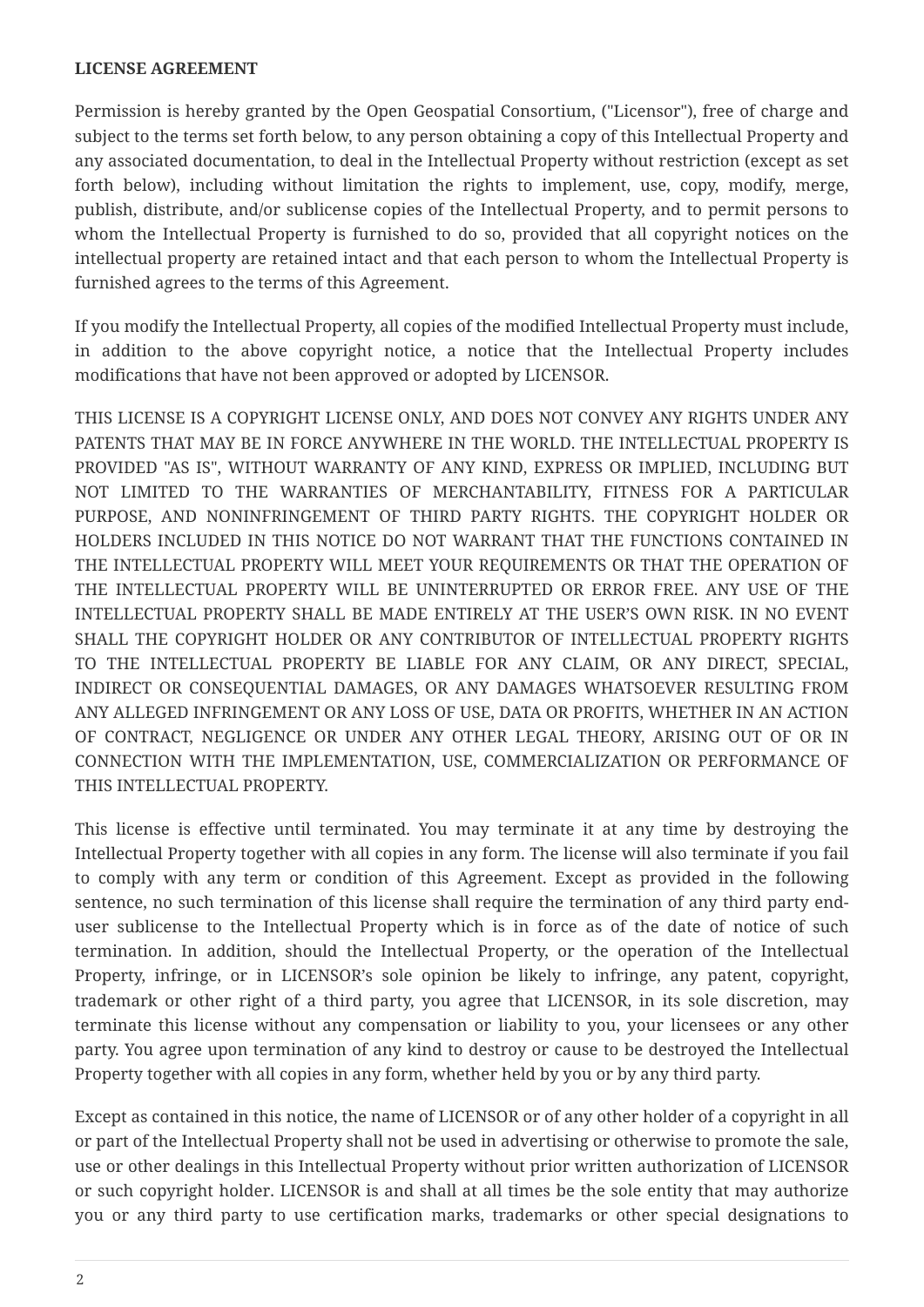indicate compliance with any LICENSOR standards or specifications.

This Agreement is governed by the laws of the Commonwealth of Massachusetts. The application to this Agreement of the United Nations Convention on Contracts for the International Sale of Goods is hereby expressly excluded. In the event any provision of this Agreement shall be deemed unenforceable, void or invalid, such provision shall be modified so as to make it valid and enforceable, and as so modified the entire Agreement shall remain in full force and effect. No decision, action or inaction by LICENSOR shall be construed to be a waiver of any rights or remedies available to it.

None of the Intellectual Property or underlying information or technology may be downloaded or otherwise exported or reexported in violation of U.S. export laws and regulations. In addition, you are responsible for complying with any local laws in your jurisdiction which may impact your right to import, export or use the Intellectual Property, and you represent that you have complied with any regulations or registration procedures required by applicable law to make this license enforceable.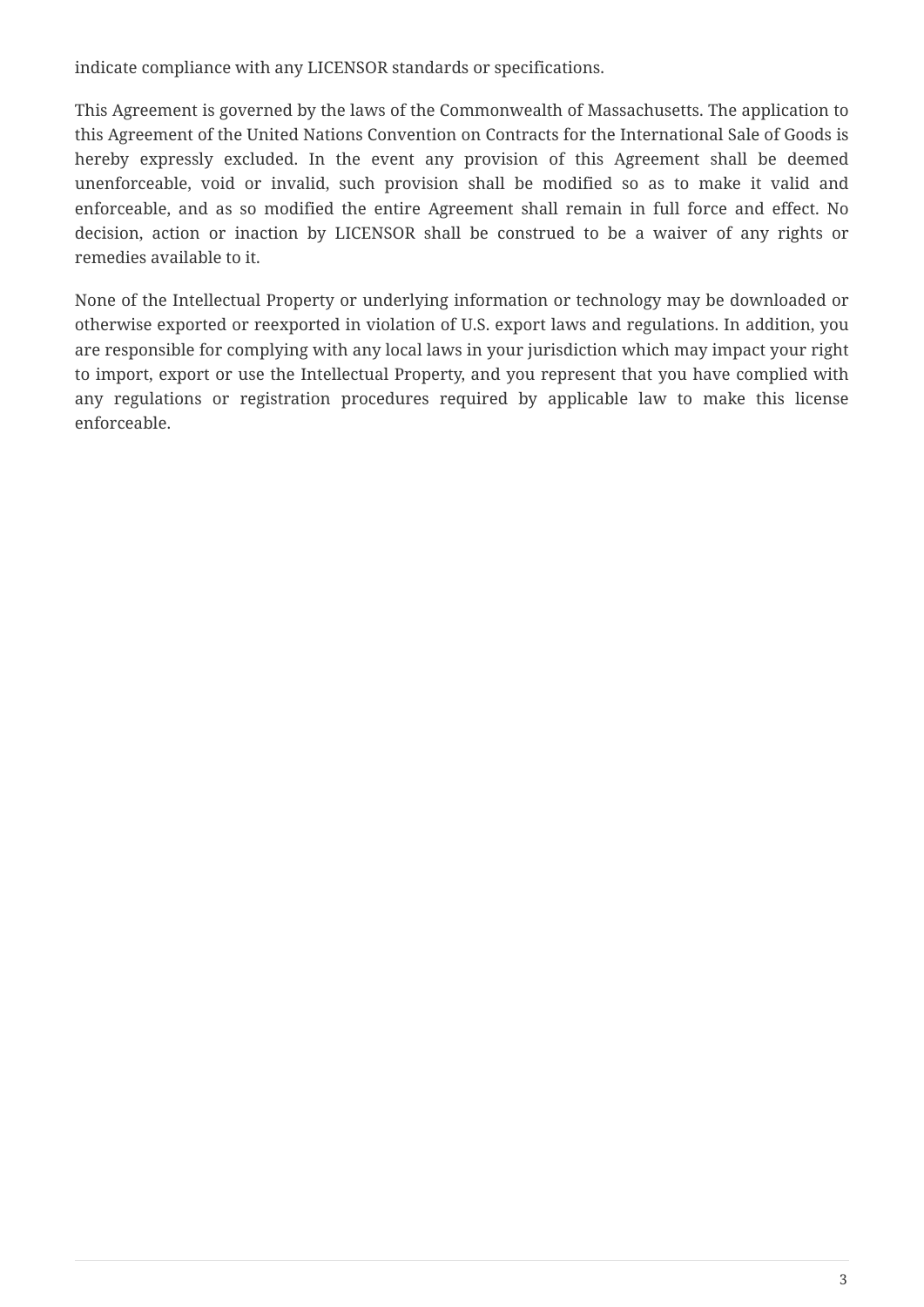#### **Preface**

This document provides the set of revision notes for the existing GeoPackage version 1.2 (OGC 12- 128r13) and does not modify that standard.

This document was approved by the OGC membership on approval date. As a result of the OGC Standards Working Group (SWG) process, there were a number of edits and enhancements made to this standard. This document provides the details of those edits, deficiency corrections, and enhancements. It also documents those items that have been deprecated. Finally, this document provides implementations details related to issues of backwards compatibility.

#### **Keywords**

ogcdoc, geopackage, sqlite, raster, tiles, vector, feature, data, storage, exchange, mobile, smartphone, tablet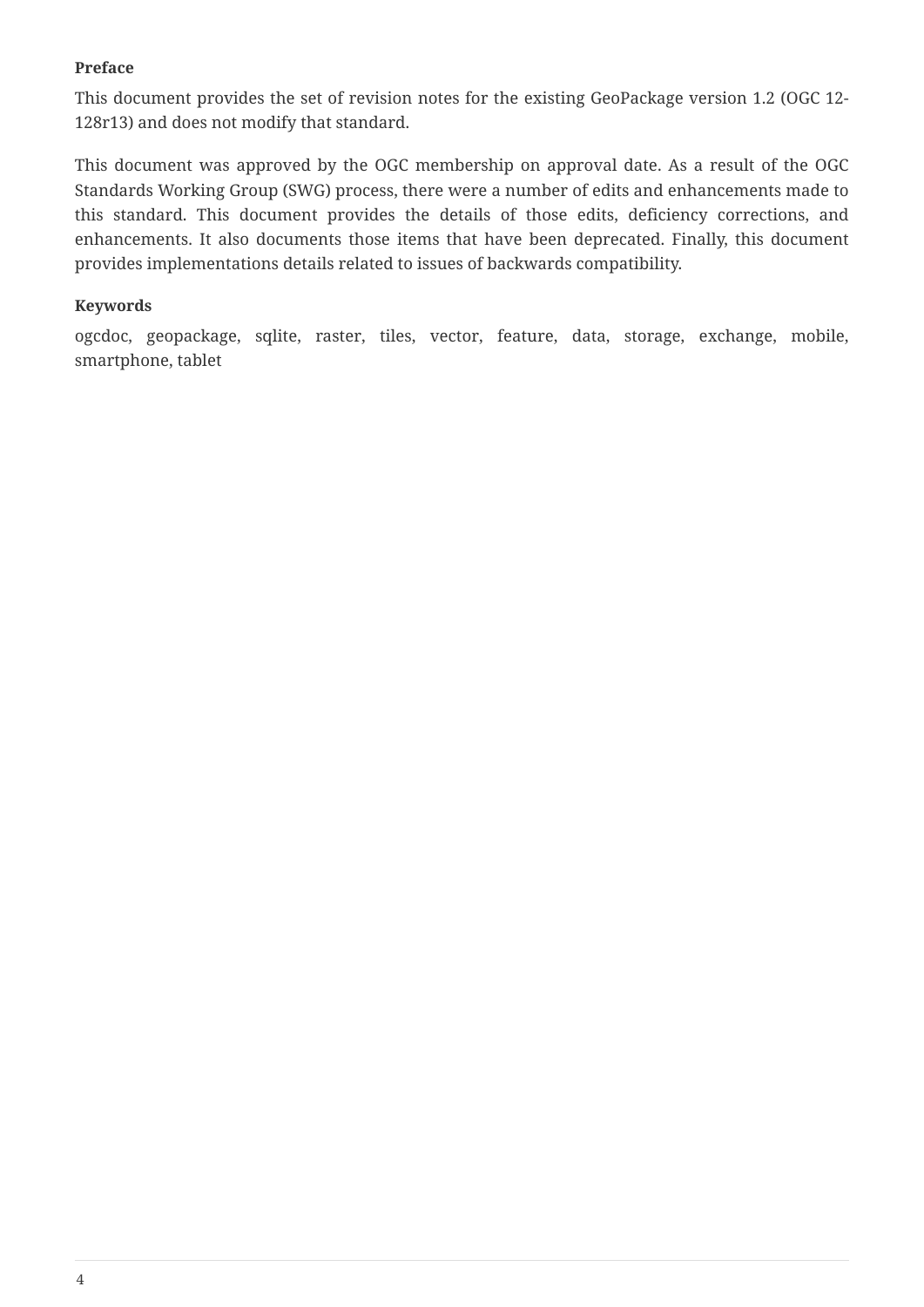## <span id="page-6-0"></span>**Chapter 1. Introduction**

## <span id="page-6-1"></span>**1.1. Scope**

GeoPackage is an open, standards-based, platform-independent, portable, self-describing, compact format for transferring geospatial information.

Over the course of 2016, the GeoPackage Standards Working Group (SWG) made a number of changes to the GeoPackage Encoding Standard Version 1.1 (OGC 12-128r12). These changes have been aggregated into version 1.2 of the GeoPackage Encoding Standard (12-128r13).

GeoPackage 1.2 is a minor revision to version 1.1. The minor revision designation is being used because of a number of substantive changes that alter conformance requirements. However, all of these changes were carefully considered for impact on existing implementations. Changes that were considered to have a significant impact were rejected or recast in order to limit their impact.

All changes were all managed via the GeoPackage GitHub repository. All substantive issues and most administrative issues were raised in the GitHub Issue Tracker and discussed by the SWG. Once the issue was resolved, a pull request was generated and merged into the repository. Some administrative issues such as typos were corrected directly through a commit on the master branch.

A large number of the changes in this version were initiated through official change requests. In addition, a new extension was added as a result of the GeoPackage Elevation Extension Interoperability Experiment (see [\[B1\]\)](#page-20-1).

### <span id="page-6-2"></span>**1.2. Document contributor contact points**

All questions regarding this document should be directed to the editor or the contributors:

*Table 1. Contacts*

| <b>Name</b>  | Organization  |
|--------------|---------------|
| Jeff Yutzler | Image Matters |

### <span id="page-6-3"></span>**1.3. Future Work**

No future work is planned to this document.

## <span id="page-6-4"></span>**1.4. Foreword**

Attention is drawn to the possibility that some of the elements of this document may be the subject of patent rights. The Open Geospatial Consortium shall not be held responsible for identifying any or all such patent rights.

Recipients of this document are requested to submit, with their comments, notification of any relevant patent claims or other intellectual property rights of which they may be aware that might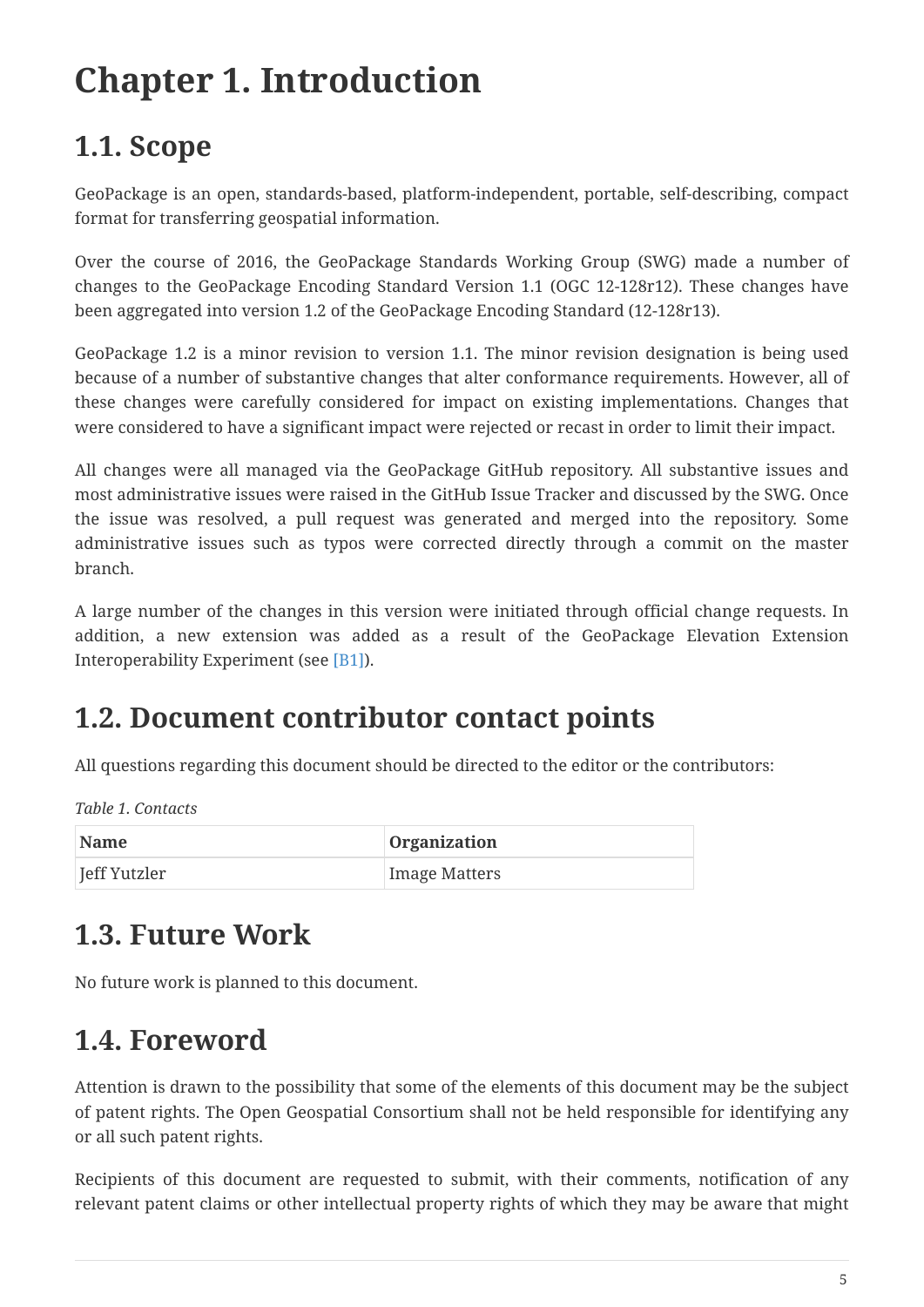be infringed by any implementation of the standard set forth in this document, and to provide supporting documentation.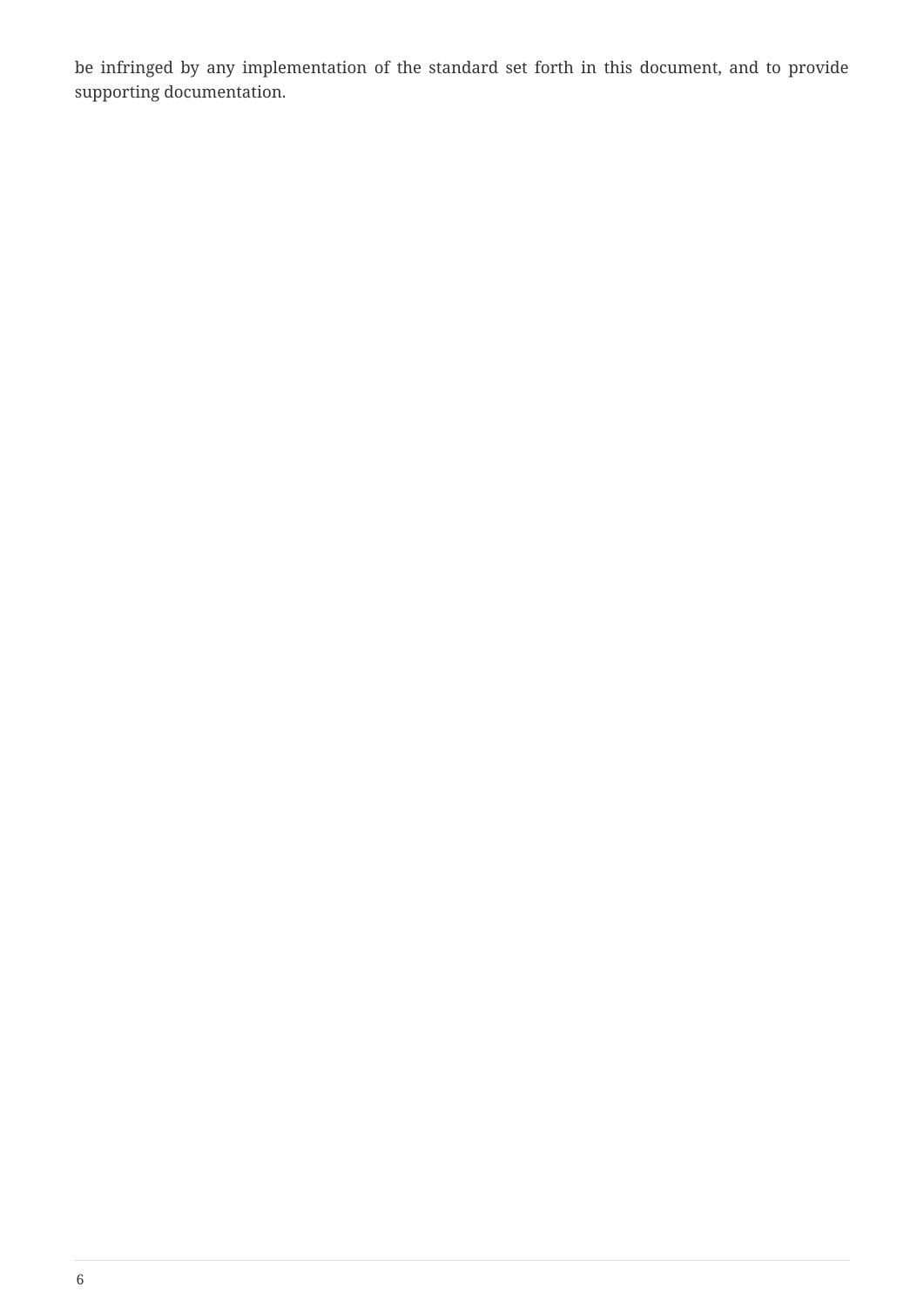## <span id="page-8-0"></span>**Chapter 2. References**

The following normative documents are referenced in this document.

*NOTE: Only normative standards are referenced here, e.g. OGC, ISO or other SDO standards. All other references are listed in the bibliography.*

• OGC 12-128r13, OGC® GeoPackage Encoding Standard, version 1.2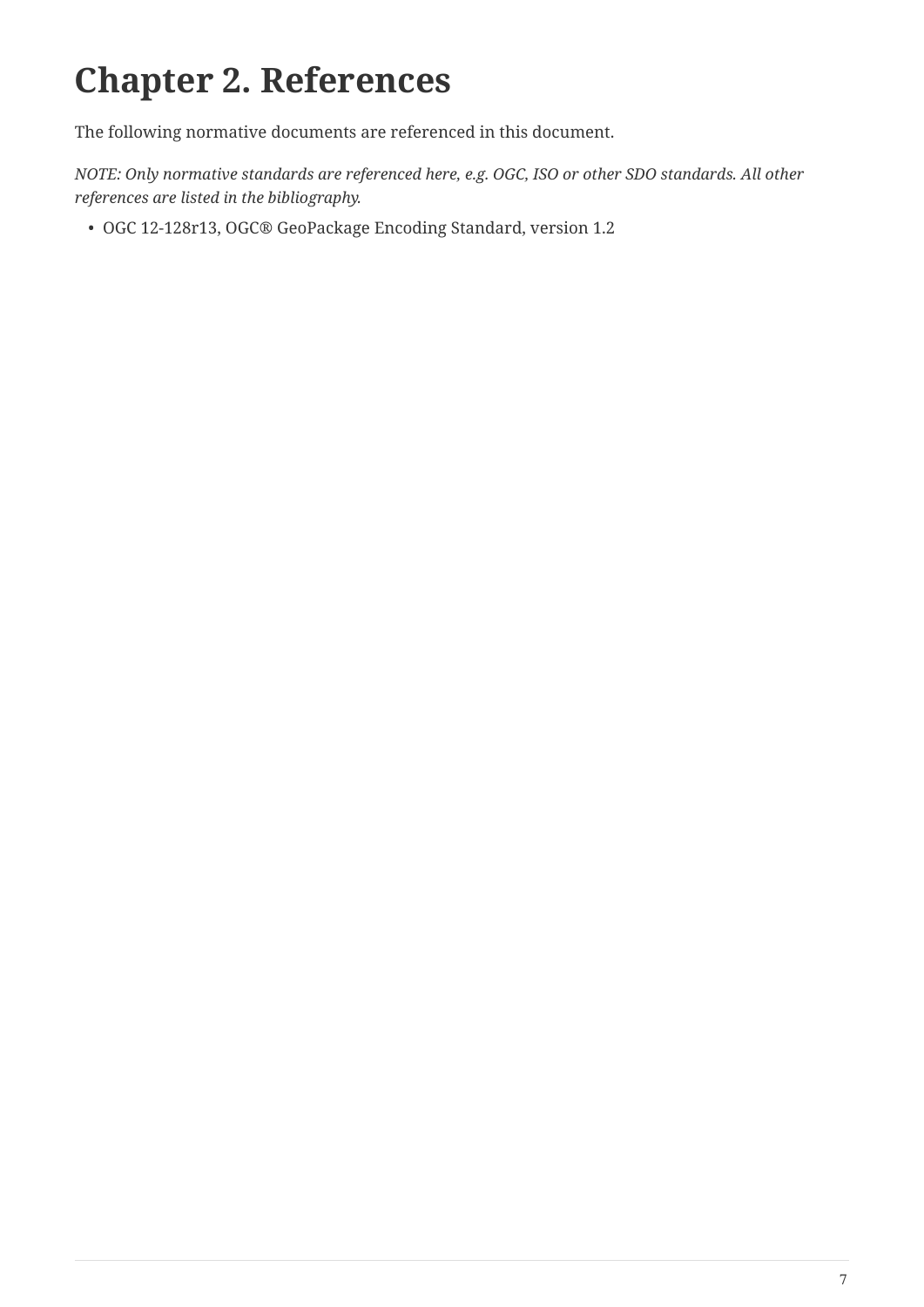## <span id="page-9-0"></span>**Chapter 3. Terms and definitions**

For the purposes of this report, the definitions specified in Clause 4 of the OWS Common Implementation Standard [OGC 06-121r9] and in OGC® Abstract Specification Topic TBD: TBD shall apply. In addition, the following terms and definitions apply.

## <span id="page-9-1"></span>**3.1. administrative change**

An administrative change is a change that does not alter the abstract tests for any requirements. It includes typographical errors, changes in wording to improve clarity or consistency, and perfunctory changes like changes in version numbers.

## <span id="page-9-2"></span>**3.2. critical Change**

A critical change is a change that alters requirements in a way that is known to cause reverse compatibility issues.

## <span id="page-9-3"></span>**3.3. substantive change**

A substantive change is a change that alters requirements in a way that is not deemed to have a high risk for causing reverse compatibility issues.

## <span id="page-9-4"></span>**3.4. Abbreviated terms**

- CITE Compliance, Interoperability, Testing, and Experimentation
- CRS Coordinate Reference System
- DDL Database Definition Language
- GPKG GeoPackage
- SQL Structured Query Language
- SWG Standards Working Group
- WKT Well Known Text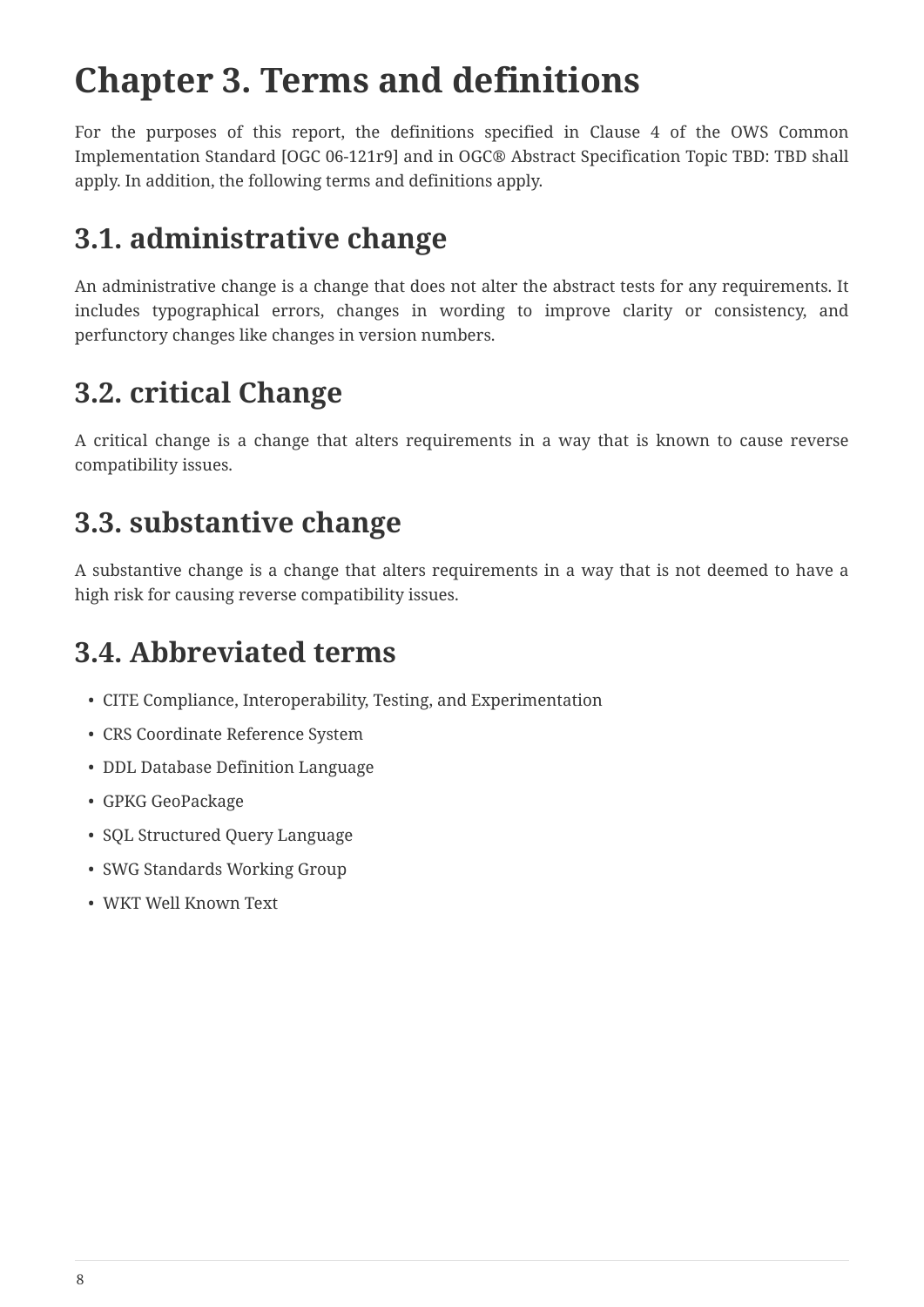## <span id="page-10-0"></span>**Chapter 4. Change Log**

## <span id="page-10-1"></span>**4.1. KEY**

- Issue#: Issue in GitHub
- PR#: Pull Request in GitHub (or commit number if no PR was made)
- Type:
	- A=Administrative
	- S=Substantive
	- C=Critical

See [Description of Critical Changes](#page-14-0) for more information on critical changes and [Description of](#page-15-0) [Substantive Changes](#page-15-0) for more information on substantive changes.

- Section: Section number in the updated document
- Description: Brief text describing the change
- Purpose: the reason for the change, such as:
	- Clarity
	- Consistency
	- Interoperability
	- Perfunctory
	- Readability
	- Usability

### <span id="page-10-2"></span>**4.2. Change Table 1 - Pre-Comment Period**

*Table 2. Change Log*

| Issue# $PR#$ |             | <b>Type</b>  | <b>Section</b> | <b>Description</b>                                                          | <b>Purpose</b> |
|--------------|-------------|--------------|----------------|-----------------------------------------------------------------------------|----------------|
| 209          | 91006<br>d3 | $\mathsf{A}$ | 1.1.1.1.1      | Clarify that GeoPackage header is null- Clarity<br>terminated               |                |
| 213          | 227         | A            | Annex B.2      | Add new terms and definitions                                               | Clarity        |
| 214          | 219         | A            | Annex<br>13    | B.11- Update UML diagrams to show DATETIME Consistency<br>where appropriate |                |
| 221          | 251         | S            | 2.4            | Adding "attributes" section to describe use of Addition<br>non-spatial data |                |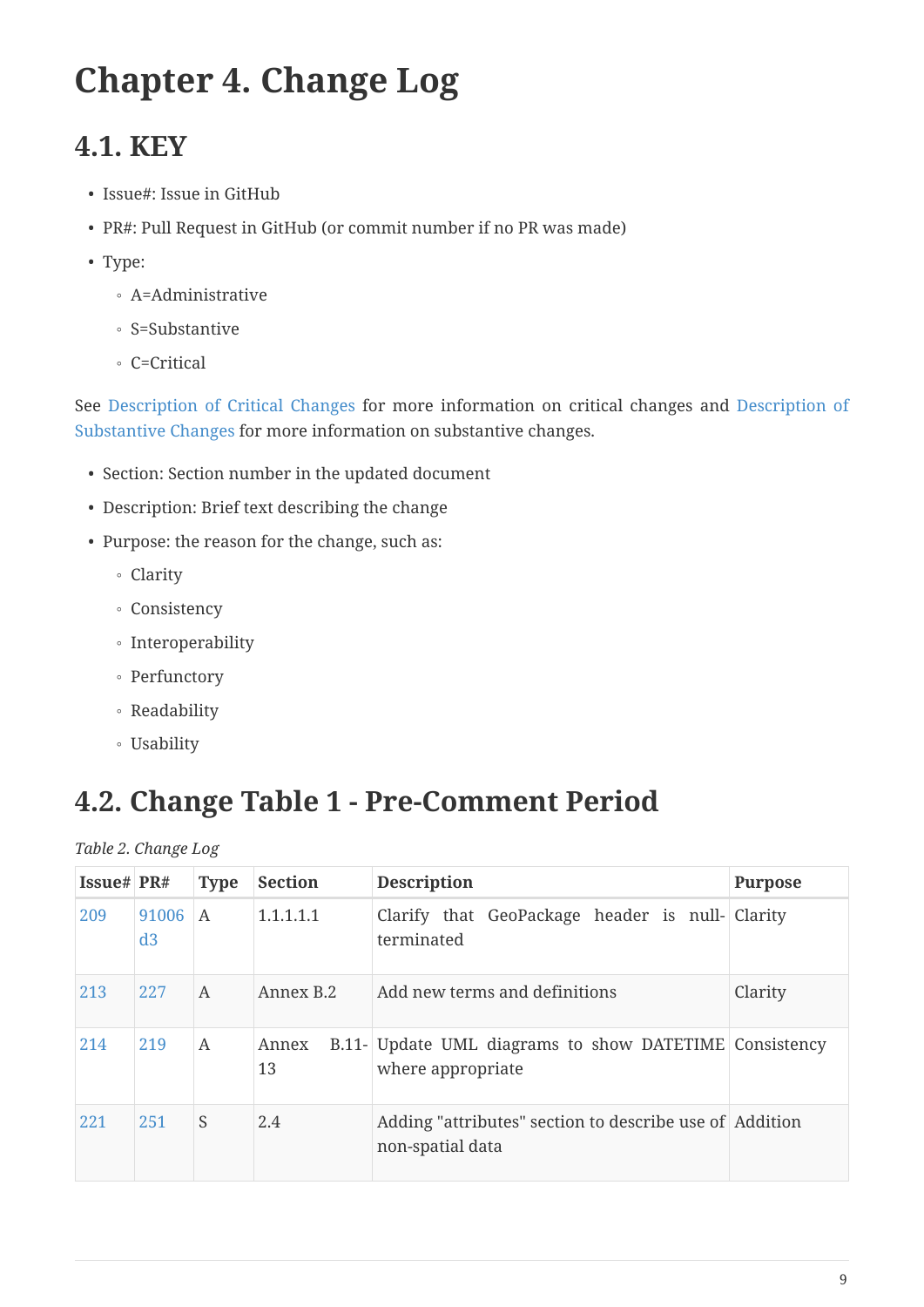| Issue# PR#      |                          | <b>Type</b>      | <b>Section</b>        | <b>Description</b>                                                                           | <b>Purpose</b>       |
|-----------------|--------------------------|------------------|-----------------------|----------------------------------------------------------------------------------------------|----------------------|
| 222             | 224                      | $\boldsymbol{A}$ | 1.1.3                 | Rewrite description of gpkg_contents table                                                   | Clarity              |
| 228             | 240                      | $\mathbf{A}$     | Annex F.8             | Simplify triggers to avoid failures on row- Usability<br>level entries                       |                      |
| 231             | 236                      | A                | Annex F.9             | Correct wording in Table #42                                                                 | Clarity              |
| 234             | 239                      | ${\mathsf S}$    | Annex F.1             | Deprecate Requirement #69                                                                    | Usability            |
| 235             | 239                      | S                | Annex F.2,4,5         | Deprecate extensions F.2, F.4, F.5                                                           | Interoperabili<br>ty |
| 237             | 236                      | $\boldsymbol{A}$ | 2.2.7.1.2             | Rewrite Requirement #53                                                                      | Clarity              |
| al.             | 238 et. 236 et. A<br>al. |                  | Various               | Typography                                                                                   | Readability          |
| 241             | 244                      | $\mathbf{A}$     | 2.3.2.1.1             | Update description for definition column                                                     | Usability            |
| 242,<br>et. al. | 248,<br>$et.$ al.        | $\mathbf{s}$     | F.11                  | Add Elevation extension to standard                                                          | Addition             |
| 243             | ef2a9<br>a <sub>0</sub>  | $\mathbf{A}$     | F.8                   | Add default to SQL DDL                                                                       | Consistency          |
| 245             | 267                      | $\mathbf{A}$     | Annex B.5-6           | Change Log                                                                                   | Perfunctory          |
| 254             | 268                      | $\boldsymbol{A}$ | 2.3.2.1.1             | <b>Updating</b><br>rules<br>for<br>extensions<br>Requirement 58                              | in Clarity           |
| 255,<br>266     | 264,<br>273              | ${\mathsf S}$    | 1.1.1.1.1,<br>Annex A | Update versioning mechanism, allow for Interoperabili<br>version increments in SQLite header | ty                   |
| 258             | 236                      | ${\mathsf S}$    | Annex F.10            | Correct<br>column<br>CRS<br>for<br>name<br>Extension                                         | WKT Consistency      |
| 260             | 263                      | A                | Annex F.9             | <i>min/max_is_inclusive</i> in abstract Consistency<br>Correct<br>tests                      |                      |
| 261             | 264                      | $\boldsymbol{A}$ | 1.1.1.1.2             | Eliminate .gpkx option<br>Usability                                                          |                      |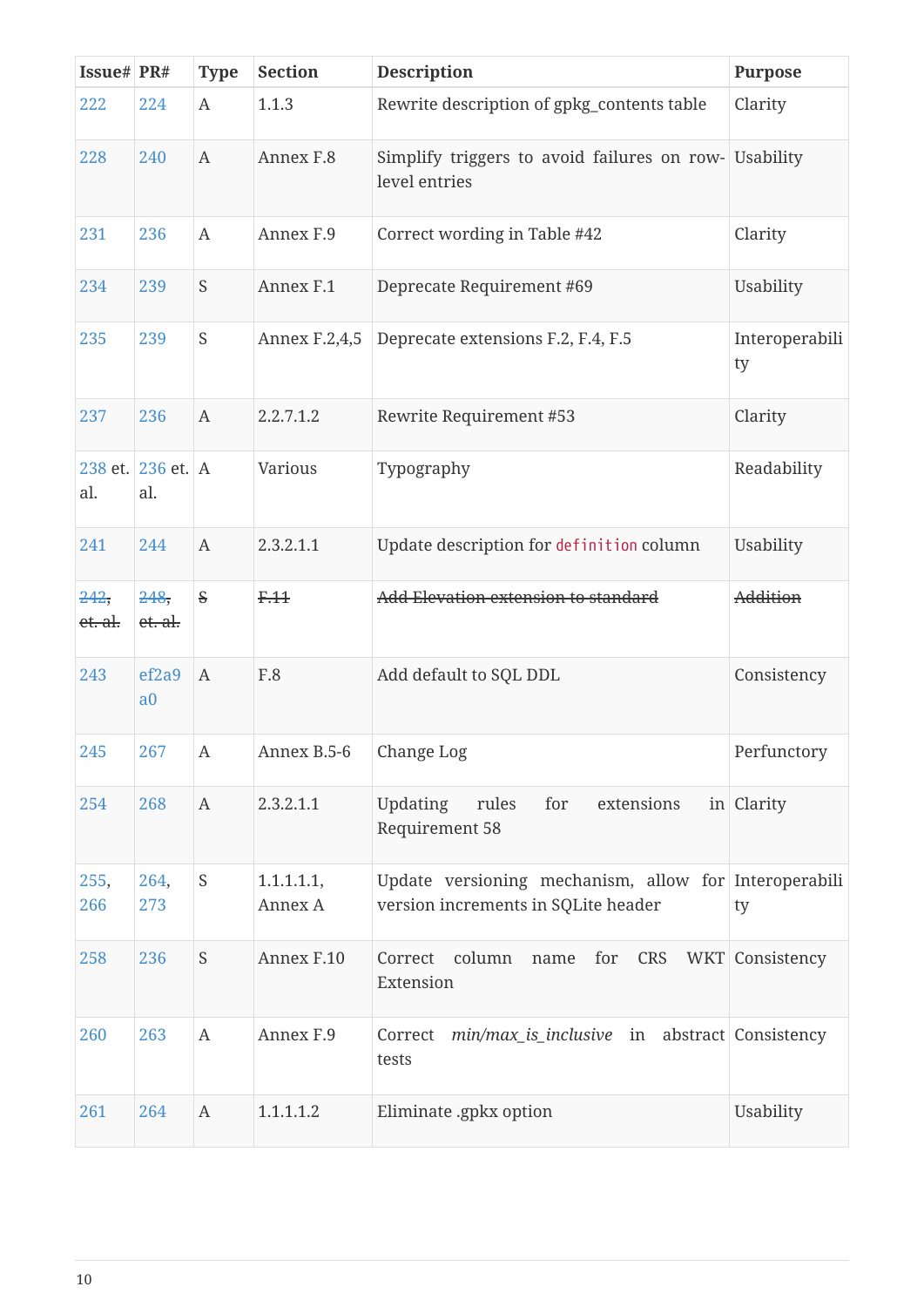## <span id="page-12-0"></span>**4.3. Change Table 2 - Post-Comment Period**

*Table 3. Change Log 2*

| Issue# PR# |                          | <b>Type</b>      | <b>Section</b>                             | <b>Description</b>                                                                                                             | <b>Purpose</b>                                                 |
|------------|--------------------------|------------------|--------------------------------------------|--------------------------------------------------------------------------------------------------------------------------------|----------------------------------------------------------------|
| al.        | 279 et. 280 et. A<br>al. |                  | Annex A                                    | Update<br>align<br>abstract<br>tests<br>to<br>requirements                                                                     | with Consistency                                               |
| 282        | 283                      | $\boldsymbol{A}$ | Annex<br>Annex D.2                         | A, Update DDL to enforce that primary keys Consistency<br>are not null                                                         |                                                                |
| 286        | 292                      | A                | 2.1.5.1.1,<br>Annex A                      | Add Null column to Table 7, update ATS to Consistency<br>use PRAGMAs instead of SQL inspection                                 |                                                                |
| 295        | 296                      | S                | 2.2.6.1.2,<br>2.2.7.1.2,<br>Annex A        | Remove "tiles" stipulation in Requirements Extensibility<br>39/43 so that extensions can use the tiles<br>tables               |                                                                |
| 301        | 302 et. S<br>al.         |                  | <b>Various</b>                             | Comments from Carl Reed, including but not Clarity,<br>clarifications on<br>limited<br>to<br>mechanism                         | extension Consistency,<br>Readability,<br>Interoperabili<br>ty |
| 309        | 312                      | S                | 1.1.1.2.2,<br>Annex A                      | Remove Requirement 9 because it is is a Consistency<br>software capability, not a file encoding<br>capability                  |                                                                |
| 314        | 315,<br>324              | $\boldsymbol{A}$ | 2, Annex F                                 | requirements<br>registered<br>Use<br>instead of auto-generated ones.                                                           | numbers Consistency                                            |
| 319        | 320                      | S                | F.8                                        | Editorial review of Metadata Extension                                                                                         | Consistency                                                    |
| 322        | 326                      | $\boldsymbol{A}$ | $2.2.3.1.1$ Table Rewrite<br>11, 2.2.3.1.2 | Requirement 60,<br>specify<br>columns are jointly unique                                                                       | that Clarity                                                   |
| 332        | 334                      | A                | F.10, Table 26                             | Add a default in case extension is present in Interoperabili<br>a file used by an application that doesn't ty<br>understand it |                                                                |
| 336        | 337                      | S                | F.9                                        | Editorial review of Schema Extension                                                                                           | Consistency                                                    |
| 341        | 342                      | A                | F.3                                        | Editorial review of RTree Spatial Index Consistency<br>Extension                                                               |                                                                |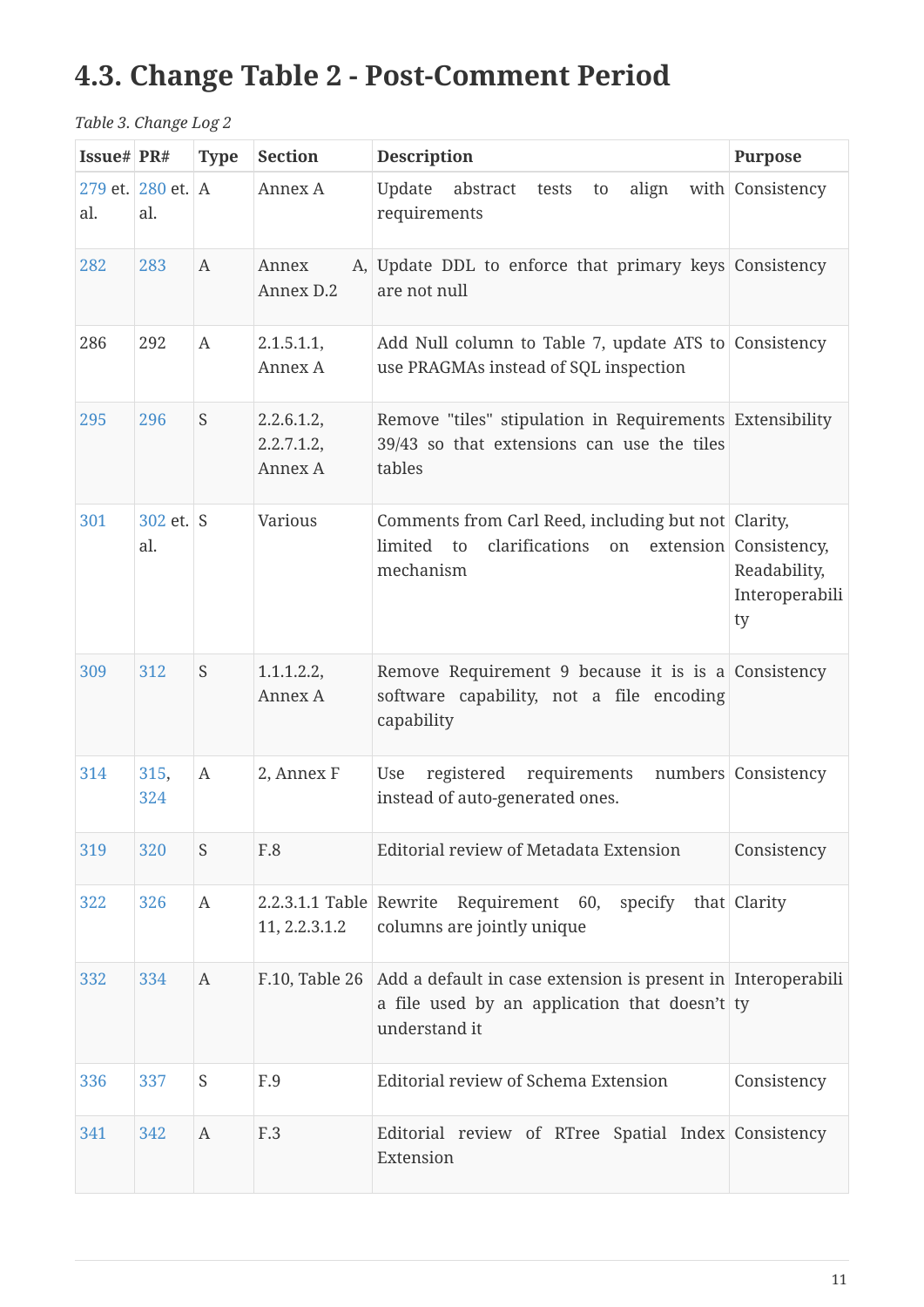| Issue# PR# |     | <b>Type</b>      | <b>Section</b>                   | <b>Description</b>                                                                                                                                        | <b>Purpose</b> |
|------------|-----|------------------|----------------------------------|-----------------------------------------------------------------------------------------------------------------------------------------------------------|----------------|
| 345        | 346 | A                | F.7                              | <b>Editorial review of WebP Extension</b>                                                                                                                 | Consistency    |
| 347        | 348 | $\mathbf{A}$     | F.1                              | Editorial review of Non-Linear Geometry Consistency<br><b>Types Extension</b>                                                                             |                |
| 351        | 352 | A                | 2.2.1                            | Editorial review of Tiles introduction, Consistency<br>including adding explicit reference to WMTS<br>in response to official comment from Keith<br>Ryden |                |
| 356        | 357 | A                | Annex I                          | Updating reference to ISO 19115                                                                                                                           | Perfunctory    |
| 358        | 371 | A                | 2.2.8.1.1                        | Editing Table 10 to remove default values Consistency<br>for zoom_level, tile_column, and tile_row                                                        |                |
| 362        | 368 | $\boldsymbol{A}$ | 2.2.5,<br>F.7                    | Annex Editing Requirement 92, adding notes Clarity<br>indicating that PNG/JPG tiles (or WebP) can<br>be mixed and matched                                 |                |
| 363        | 369 | S                | Annex F.10                       | Adding requirement for gpkg_extensions Consistency<br>when CRS WKT extension is in use                                                                    |                |
| 375        | 378 | $\boldsymbol{A}$ | 2.3.2.1.2,<br>Annex<br>A.2.3.1.1 | Adding explanatory text regarding table Clarity<br>name case sensitivity                                                                                  |                |
| 366        | 367 | S                | 2.2.1                            | Clarifying role of extents in gpkg_contents Clarity<br>vs. gpkg_tile_matrix_set                                                                           |                |
| N/A        | 376 | $\boldsymbol{A}$ | $\mathbf{3}$                     | Added new security consideration related to Perfunctory<br>SQLite                                                                                         |                |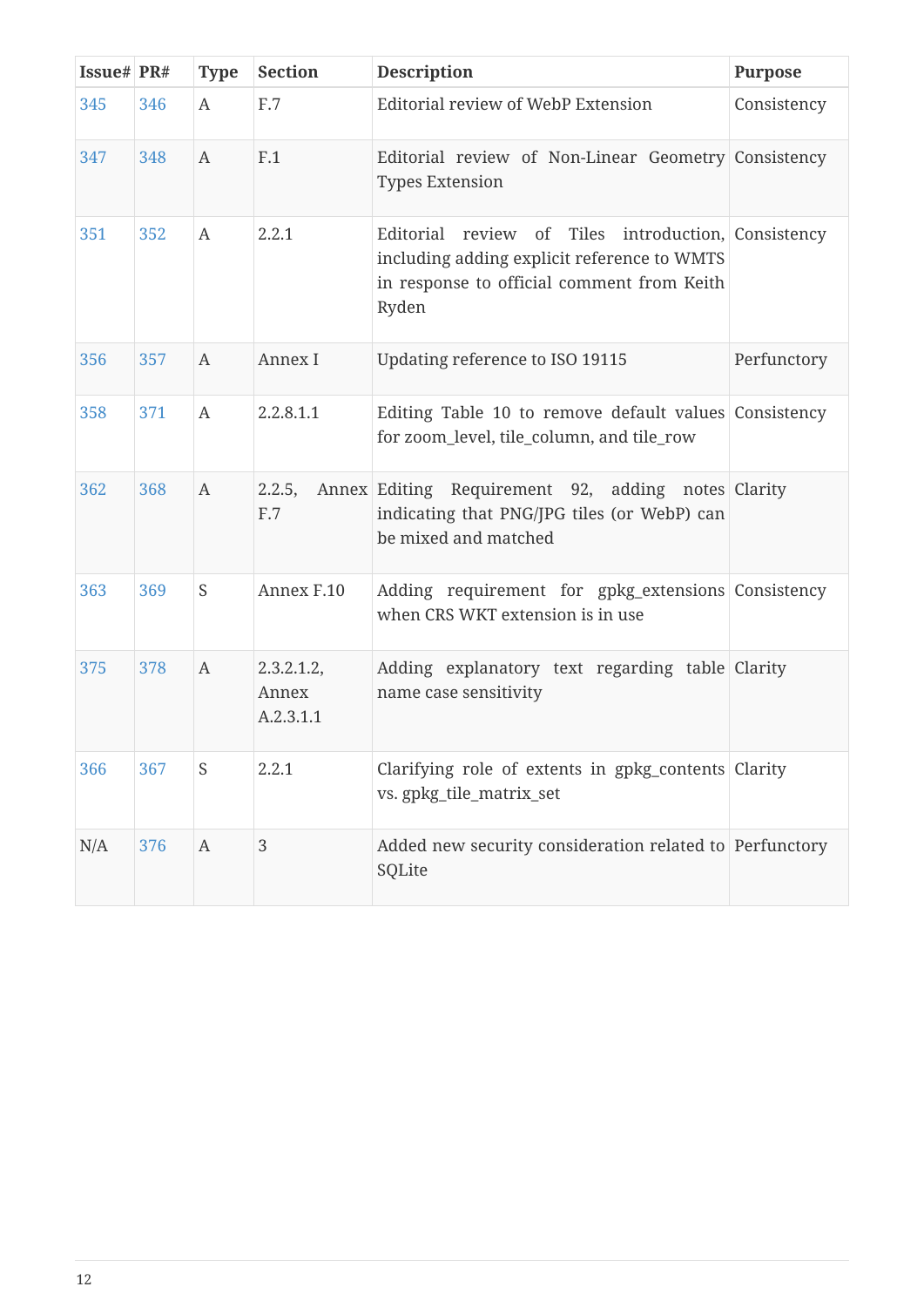## <span id="page-14-0"></span>**Chapter 5. Description of Critical Changes**

There are no critical changes in this release.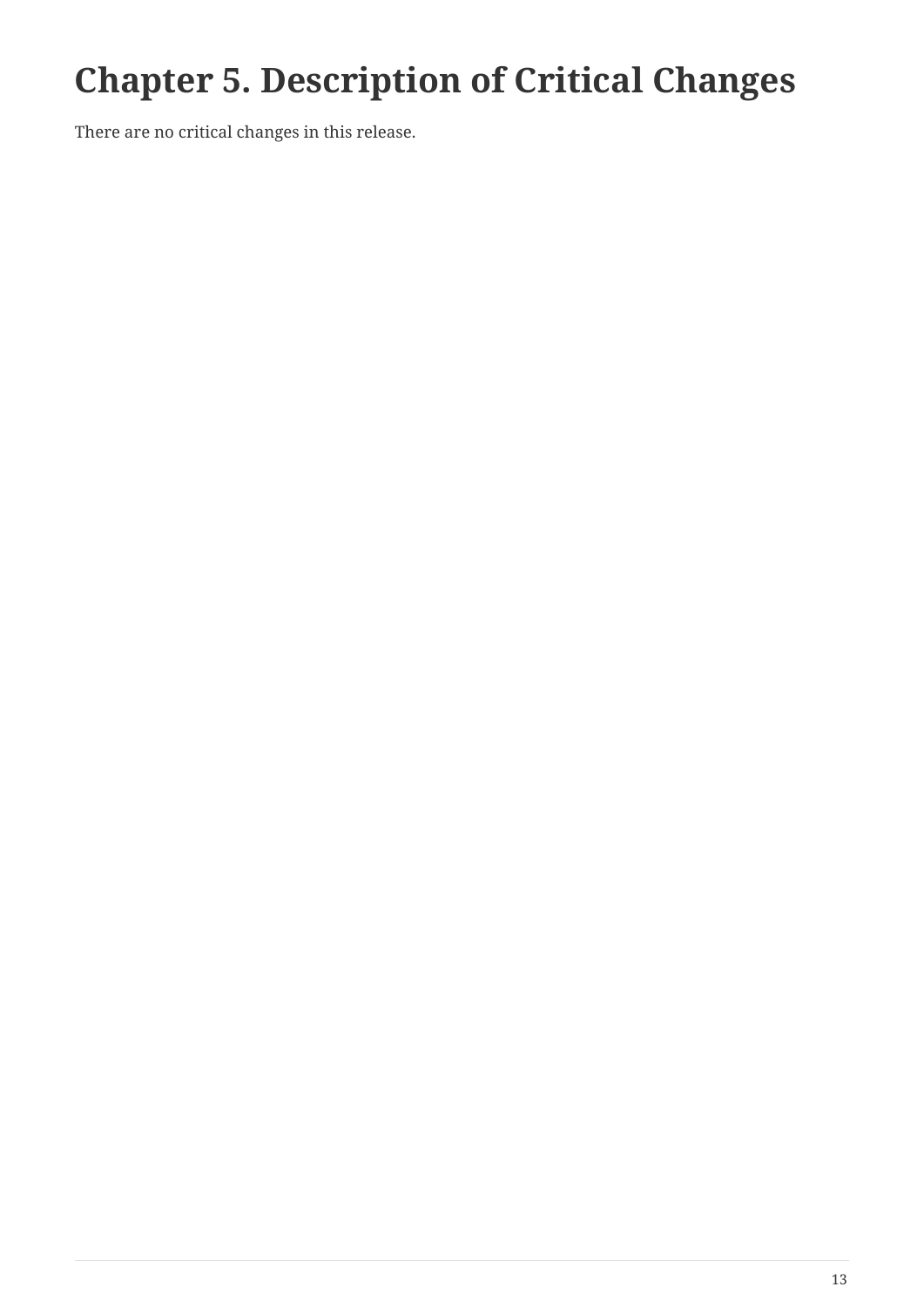## <span id="page-15-0"></span>**Chapter 6. Description of Substantive Changes**

### <span id="page-15-1"></span>**6.1. Pre-Comment Period**

### <span id="page-15-2"></span>**6.1.1. 221 Adding Attributes Section (2.4)**

Non-spatial attribute data are sets (or tuples or rows) of observations that may not have an explicit geometry property. A strict read of GeoPackage v1.1 does not allow non-spatial attribute values. However, in practice data providers routinely need to deliver data that does not contain geometry properties. Requiring any GeoPackage that contains non-spatial tables to be declared and documented as an "Extended GeoPackage" is not reasonable and does not promote interoperability. Therefore, the standard has been modified to allow this data to be stored in user-define attribute tables as part of a basic GeoPackage. This change is considered to be low-risk because it creates a new encoding option that would be ignored by previous versions of the standard.

### <span id="page-15-3"></span>**6.1.2. 234 Deprecate Requirement #69 (Annex F.1)**

It was determined that it is difficult, if not impossible, to comply with Req 69 "SQL functions that operate on GeoPackageBinary geometries as specified in other extensions SHALL operate correctly on the non-linear geometries specified in this extension." because the functions could have been loaded via an extension such SpatiaLite which cannot be changed, and does not support the nonlinear geometries. The removal of this requirement will allow for interoperable storage and retrieval of the geometries, while not requiring but allowing existing functions to work with the geometries.

### <span id="page-15-4"></span>**6.1.3. 235 Deprecate Extensions F.2, F.4, and F.5**

The GeoPackage SWG agreed to remove the "User Defined Geometry Types Extension of GeoPackageBinary Geometry Encoding" extension from the encoding standard for the following reasons:

- The geometry encoding is not specified in the extension and therefore a supplemental document explaining the encoding would be required. In the absence of this document, there is no way for an application developer to support this extension and therefore it is not interoperable.
- Multiple developers could implement the encoding of a new, but similar geometry type such as EllipiticalCurve in different ways.
- Existing spatial functions will not work with the new geometry types and could potentially cause errors or skip data if used.

The SWG also agreed to remove two addition extensions, "Geometry Type Triggers" and "Geometry SRS ID Triggers", from the encoding standard as they directly relate to User-Defined Geometry Types Extension and will no longer be required.

The SWG believes that content contained in these extensions would be better suited in a best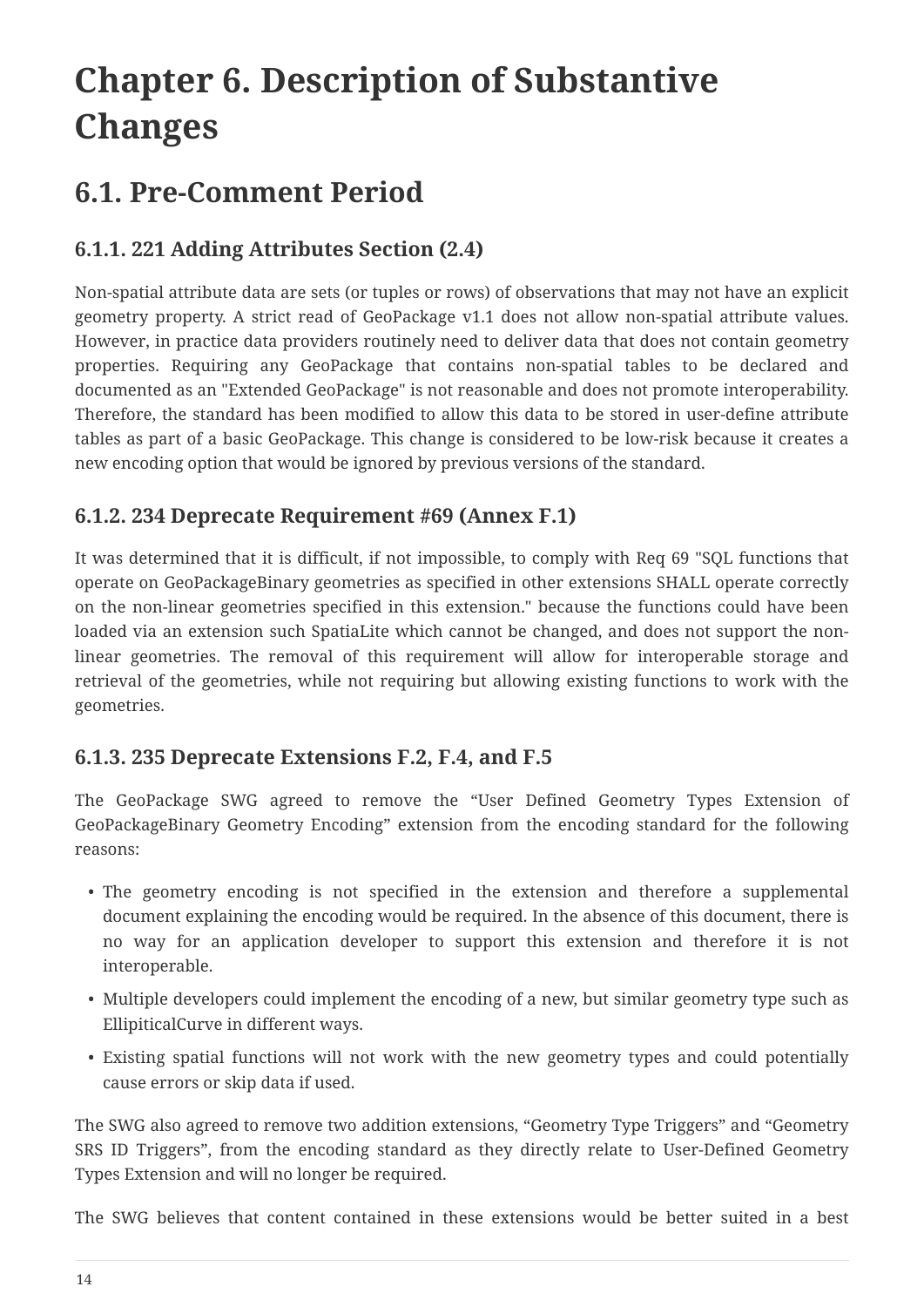practice document. This document could outline how to create a complete and interoperable User Defined Geometry Type Extension, including the details of the geometry encoding and how it can be used with existing spatial functions. This would allow two independent developers to create User-Defined Geometry Type extensions that follow the same template and make it easier for clients of the extensions to adopt.

### <span id="page-16-0"></span>**6.1.4. 242 Add Elevation Extension to Standard (Annex F.11)**

After successful completion of the GeoPackage Elevation Extension Interoperability Experiment (see [\[B1\]](#page-20-1)), the SWG agreed to add a new extension to the standard. The "Tiled Gridded Elevation Data" extension stores tiled gridded elevation data in a GeoPackage. The tiles contain elevation values and may be 16-bit PNG files or 32-bit TIFF files. The extension defines two ancillary data tables, one for coverages and one for tiles. When using the PNG encoding, a scale and offset may be applied. The extension also allows for a TIFF encoding but it constrains many of the TIFF options that are available to simplify development. The Elevation Extension was removed from GeoPackage 1.2 so that it could be advanced as a separate document.

### <span id="page-16-1"></span>**6.1.5. 255 Update versioning mechanism, allow for version increments in SQLite header (1.1.1.1.1)**

In GeoPackage 1.1 and earlier, Requirement 2 specifies an exact string as the application identifier. This string is also supposed to be added to SQLite's magic.txt file [\(\[B3\]\)](#page-20-2). The SWG determined that updating this file is unsustainable. Instead, GeoPackage will now use the original application ID (GPKG) and use the user version header to indicate the version. In addition, it is reasonable to for clients designed to comply with a specific version of the standard to interoperate with GeoPackages that comply with a later version. In response, Requirement 2 was reworded to allow for version increments and the associated abstract test was updated. This change should improve interoperability as well as make it more reasonable for GeoPackage producers to pass CITE tests.

### <span id="page-16-2"></span>**6.1.6. 258 Column Name for WKT for Coordinate Reference Systems (Annex F.10)**

The "WKT for Coordinate Reference Systems" extension was designed to align to a new OGC Encoding Standard, OGC 12-063r5 (see [\[B2\]\)](#page-20-3). The text in GPKG 1.1 (including the column name) incorrectly references "12-163" instead. This change corrects all references to the proper "12-063". The GeoPackage SWG regrets the error. This change is considered to be low-risk. At worst, implementers may need to populate a redundant column to satisfy clients that use this extension but only support GPKG 1.1.

## <span id="page-16-3"></span>**6.2. Post-Comment Period**

### <span id="page-16-4"></span>**6.2.1. 295 Remove "tiles" Stipulation on Requirements #39 and #43 (2.2.6.1.2, 2.2.7.1.2)**

The way these requirements were originally written, if they were read in a strict way it was not possible to use these tables for a data type other than *tiles*. This prevented certain extensions from being possible. By removing the *tiles* stipulation, any data type may use these tables (if appropriate)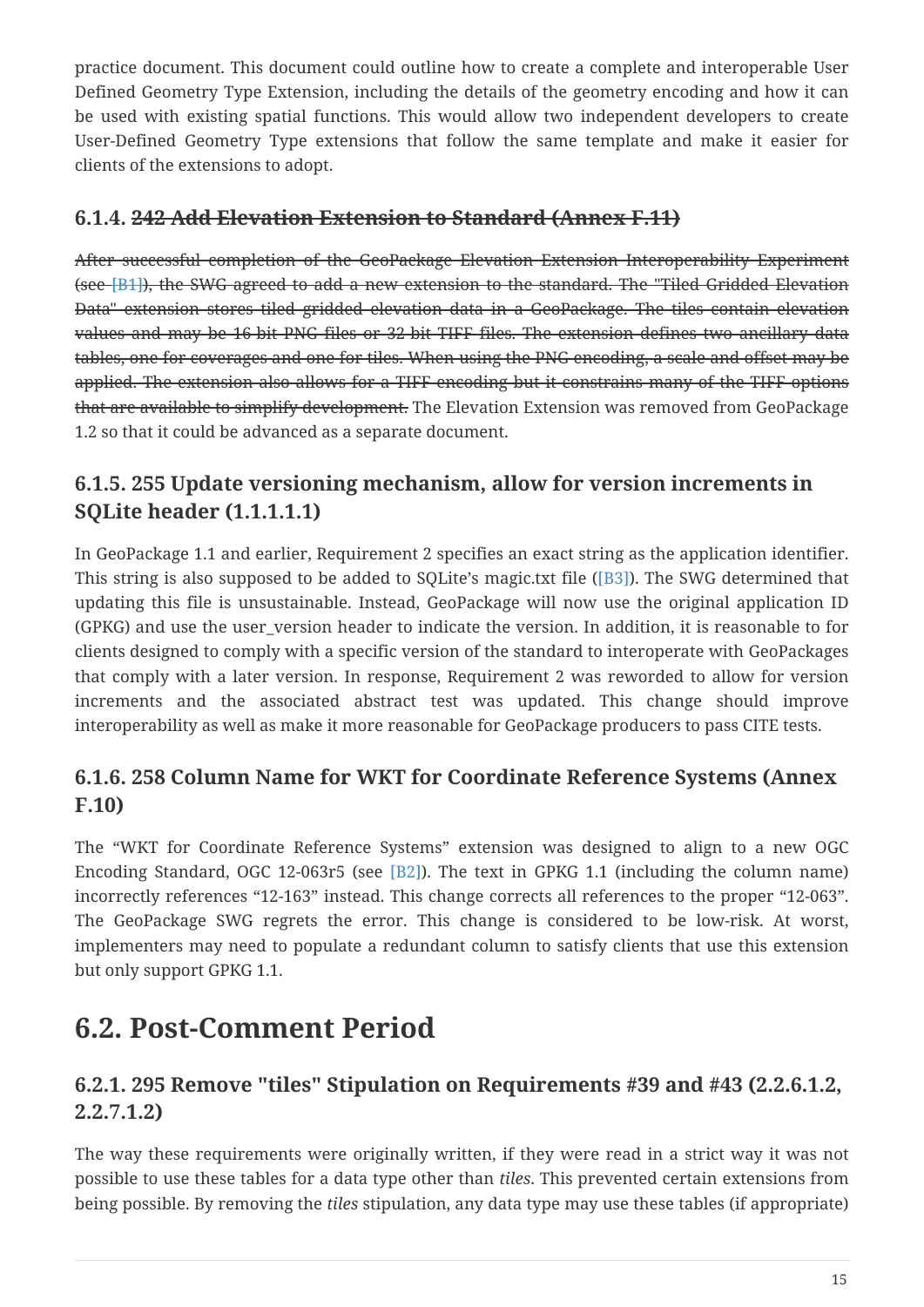### <span id="page-17-0"></span>**6.2.2. 301 Clarifications on Extension Mechanism and Requirements #4 and #17 (1.1.1.1.3, 2, 2.3.1)**

Dr. Reed provided comments on a wide range of topics. The substantive changes primarily concerned the interoperability of extensions. With the changes to Requirement #4, a **GeoPackage** is now defined as a file conforming to to core standard but with no extensions. An **Extended GeoPackage** is now defined as a file conforming to the core standard and one or more OGCendorsed extensions. Implementers are still free to produce extensions if they feel they must do so to meet requirements, but externally-produced extensions cannot be endorsed by OGC and therefore GeoPackages containing these extensions will not be considered OGC-compliant.

This change caused the SWG to reconsider the purpose of Requirement #17. While the intent was to ensure interoperability, this requirement had the side-effect of prohibiting an empty "template" GeoPackage and forced producers to add tile or feature data when providing data in using the elevation extension. Because the terms "GeoPackage" and "Extended GeoPackage" were clarified, Requirement #17 was deemed unnecessary and was removed.

### <span id="page-17-1"></span>**6.2.3. 309 Deprecate Requirement #9 (1.1.1.2.2)**

This requirement pertains to capabilities of the software library using the GeoPackage. This requirement is out of scope for the GeoPackage Encoding Standard and was therefore deprecated. The associated abstract test was removed.

### <span id="page-17-2"></span>**6.2.4. 319, 336, 363 Adding Requirements for Metadata Extension (Annex F.8), Schema Extension (Annex F.9), and CRS WKT Extension (Annex F.10)**

In GeoPackage 1.1, the Metadata and Schema sections were demoted to extensions. However, when this was done no requirement was added to specify the rows in gpkg\_extensions to declare that the extensions are in use. Similarly, no requirement was added when the CRS WKT Extension was added. This version corrects this oversight by adding requirements #140, #141, and #145 respectively. This is considered a low impact change because most implementers were doing this already.

### <span id="page-17-3"></span>**6.2.5. 366 Clarifying Role of Extents in gpkg\_contents vs. gpkg\_tile\_matrix\_set**

In the past there has been confusion over the role of the extents in these two tables. In addition to adding informative notes (an administrative change), Requirement #144 was added to mandate that all tiles fall within the extents of the tile matrix set as defined. If this is not done the GeoPackage is not usable anyway so this is a low impact change.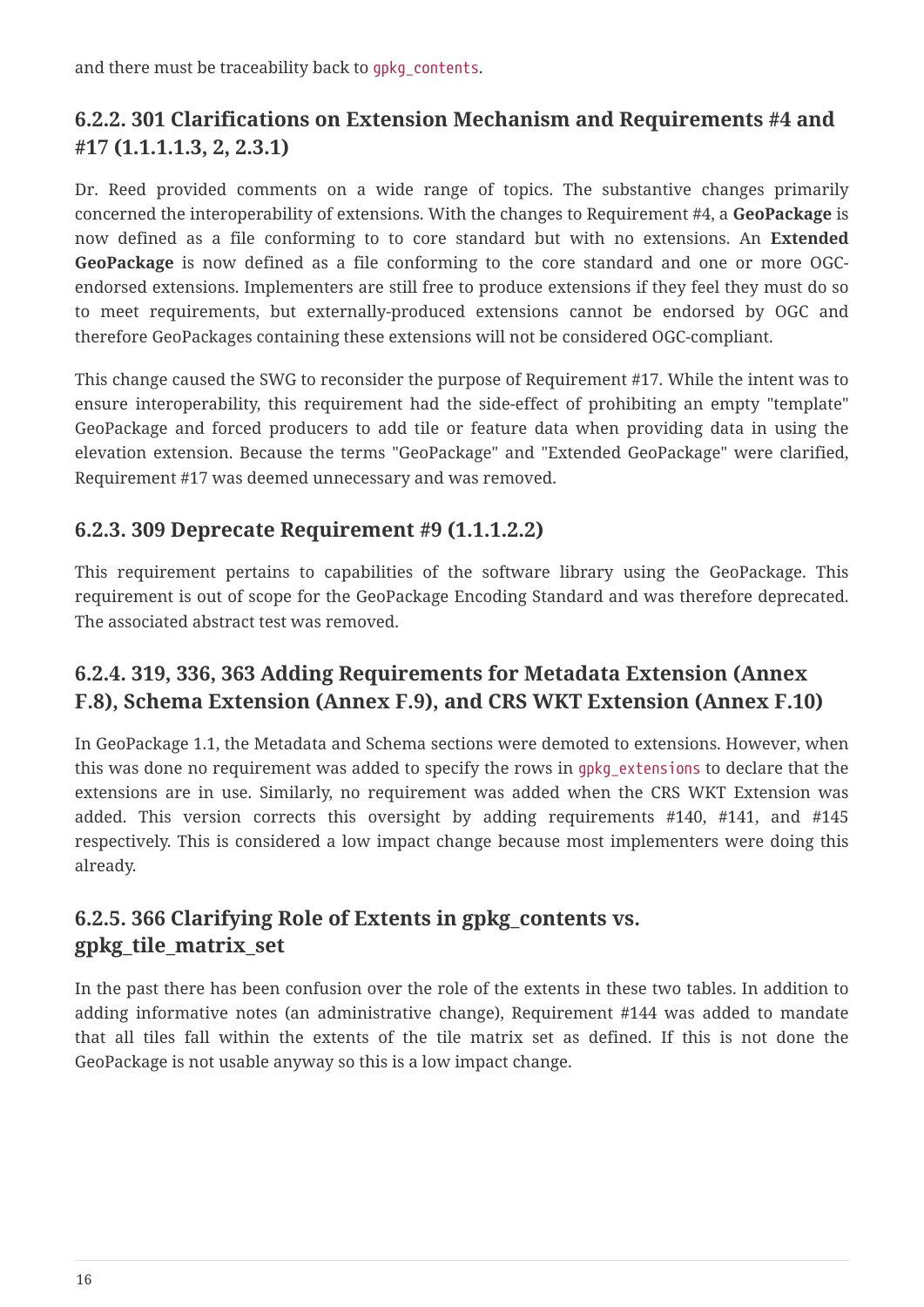## <span id="page-18-0"></span>**Chapter 7. Future Work**

### <span id="page-18-1"></span>**7.1. Multi-resolution Vector Data [\(220](https://github.com/opengeospatial/geopackage/issues/220))**

An approach has been developed for storing geometries for multiple resolutions. However, it was determined to be premature to add this approach to the standard as an extension. It is being considered for OGC Testbed 13.

## <span id="page-18-2"></span>**7.2. Breaking Changes**

Changes that were considered to be "breaking" or had great risk to interoperability were rejected for this release. These issues may be found in GitHub at [https://github.com/opengeospatial/](https://github.com/opengeospatial/geopackage/milestone/11) [geopackage/milestone/11](https://github.com/opengeospatial/geopackage/milestone/11).

- [229:](https://github.com/opengeospatial/geopackage/issues/229) Inconsistent naming gpkg\_contents(identifier) / gpkg\_data\_columns (name)
- [230:](https://github.com/opengeospatial/geopackage/issues/230) gpkg\_contents should have title column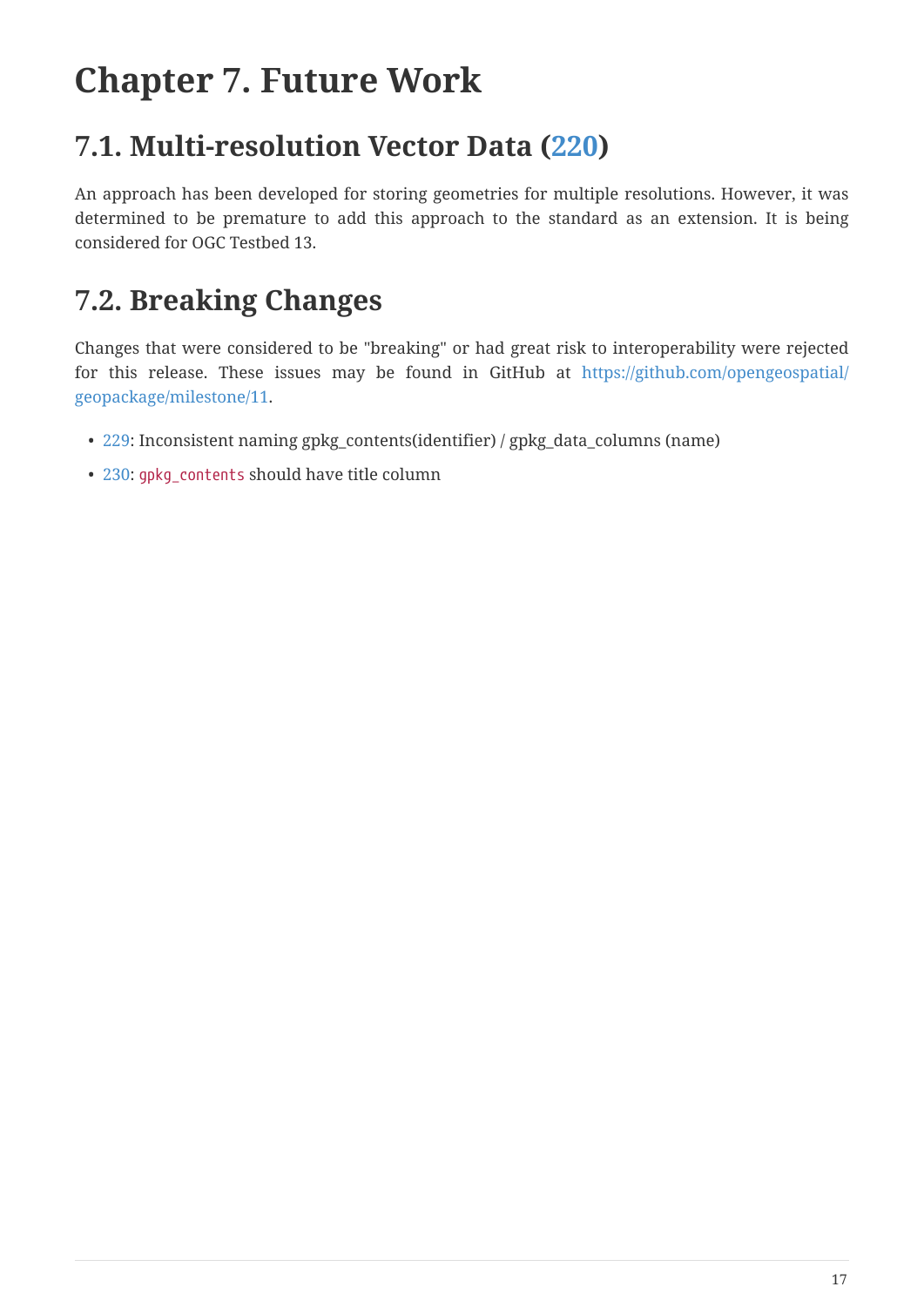# <span id="page-19-0"></span>**Appendix A: Revision History**

#### *Table 4. Revision History*

| <b>Date</b>                 | Release    | <b>Editor</b> | Primary<br>clauses<br>modified | <b>Descriptions</b>                                                                      |
|-----------------------------|------------|---------------|--------------------------------|------------------------------------------------------------------------------------------|
| August 30, 2016             | J. Yutzler | $\cdot$ 1     | all                            | initial version                                                                          |
| October 16, 2016 J. Yutzler |            | $\cdot$ .2    | all                            | migration to<br>Asciidoc                                                                 |
| October 18, 2016 J. Yutzler |            | .3            | 3, 4, 6                        | feedback from<br>10/17 SWG                                                               |
| October 19, 2016 J. Yutzler |            | $\cdot$       | 0, 1, 4                        | review                                                                                   |
| December 13,<br>2016        | J. Yutzler | .5            | 4,6                            | late additions                                                                           |
| March 1, 2017               | J. Yutzler | .6            | 4,6                            | approvals from<br>$2/27$ SWG                                                             |
| April 18, 2017              | J. Yutzler | .7            | 4,6                            | approvals prior<br>to SWG vote to<br>return to OAB                                       |
| April 19, 2017              | J. Yutzler | .8            | 4,6                            | splitting change<br>log into "pre-<br>comment<br>period" and<br>"post-comment<br>period" |
| June 2, 2017                | J. Yutzler | .9            | 4,6                            | approvals from<br>$6/2$ SWG                                                              |
| June 27, 2017               | J. Yutzler | .91           | 4,6                            | strikethrough of<br>Elevation<br>Extension,<br>adding item<br>#358                       |
| July 18, 2017               | J. Yutzler | .92           | $\overline{4}$                 | adding item<br>#376                                                                      |
| <b>Auugust 1, 2017</b>      | J. Yutzler | .93           | $\overline{4}$                 | adding item<br>#375                                                                      |